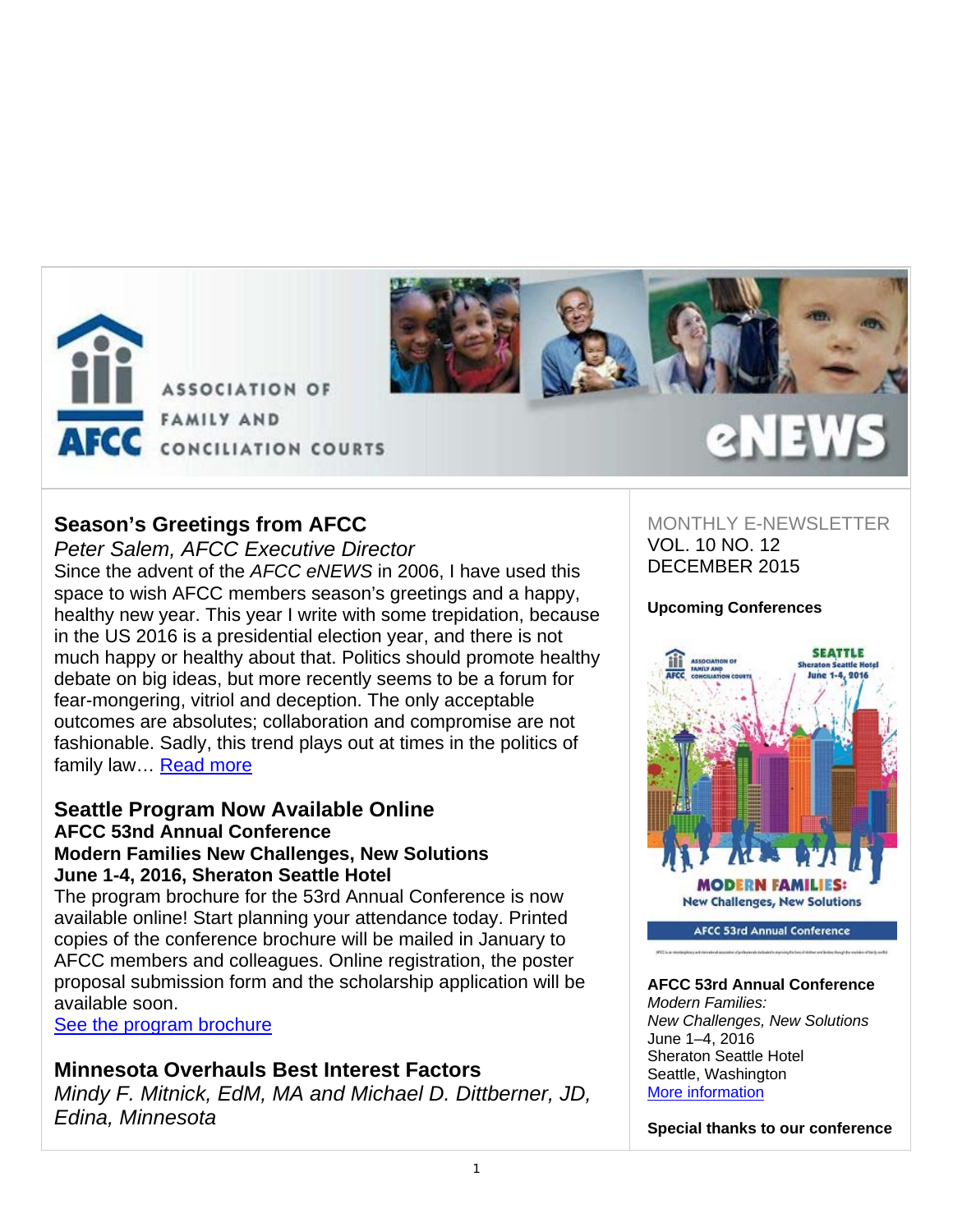In 2012, the Minnesota House of Representatives passed a bill providing for a presumption of joint physical custody with equal parenting time. Although that bill did not pass the Minnesota Senate, the Minnesota Legislature ultimately passed a bill providing for a presumption of at least 35% parenting time. Governor Mark Dayton did not sign the bill, but instead called for the proponents and opponents to come together and collaborate on legislation. In 2013, the Custody Dialogue Group was convened with representatives of the bench, bar, parents' groups, and legislators. Read more

# **Parenting Coordination and Child Custody Trainings Loyola University, Chicago—March 2016**

AFCC, in collaboration with Loyola University Chicago School of Law's Civitas ChildLaw Center, is pleased to announce two new training programs, *Parenting Coordination: Practice Foundations,*  with Matthew J. Sullivan, PhD, March 7-8, 2016, and *Intractable Issues in Child Custody Cases,* with Mindy F. Mitnick, EdM, MA, March 9-10, 2016. Continuing education credit is available. AFCC members receive a substantially reduced registration rate. Save even more when you register for both trainings. Register today, see the training brochure

# **AFCC Scholarship Fund Helps Colleagues**

The annual appeal to AFCC members is off to a strong start. There is still time to help your colleagues attend AFCC conferences by giving to the AFCC Scholarship Fund online or with your registration for the annual conference. Every gift—\$100, \$50, \$25, whatever amount feels right to you—makes more scholarships possible. Receiving your gift by the end of the year helps us plan for next year, and provides US taxpayers a deduction for the 2015 tax year.

# Give your gift today Thank you to 2015 donors

# **Call for Public Comment: Draft Guidelines**

AFCC has posted an updated *Draft Guidelines for Evaluators Examining the Effects of Intimate Partner Violence on Families: A Supplement to the Model Standards of Practice for Child Custody Evaluation*. The task force that developed the draft guidelines is sponsored by AFCC in collaboration with the National Council of Juvenile and Family Court Judges (NCJFCJ), with consultation from the Battered Women's Justice Project (BWJP). The drafting task force is seeking additional input prior to completing its deliberation. The draft guidelines are only being made available for the purpose of discussion and feedback. Submit comments on or before January 4, 2016.

Review and submit comments

**sponsors:** 

**Diamond Sponsor OurFamilyWizard.com** 



**Platinum Sponsor Stable Paths and Transitioning Families** 





#### **AFCC 12th Symposium on Child Custody Evaluations**  November 3–5, 2016 Sheraton Atlanta Hotel Atlanta, Georgia

# **AFCC Trainings**



**Parenting Coordination: Practice Foundations**  Matthew J. Sullivan, PhD March 7 –8, 2016 Loyola University Chicago Chicago, Illinois More information**,** online registration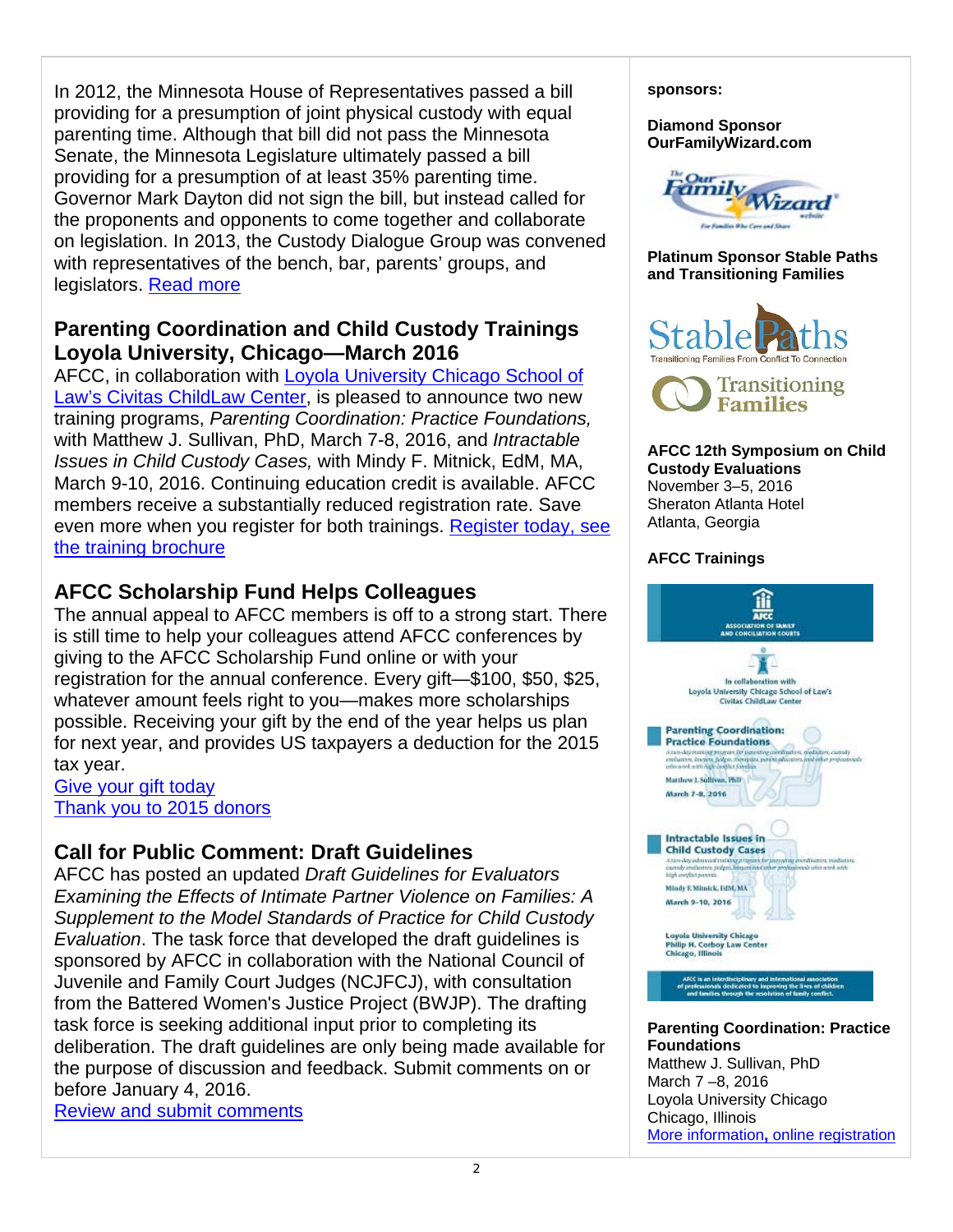# **Unbundling Legal Services Guidelines from AFCC and IAALS**

AFCC is pleased to share the results of a partnership with the Institute for the Advancement of the American Legal System (IAALS): a series of four guides on unbundled legal services or limited scope representation. Find *Unbundling Legal Services: Options for Clients, Courts and Counsel* in the Center for Excellence in Family Court Practice and on the Resources for Professionals page on the AFCC website and on the IAALS website.

# **Seeking an Editor-in-Chief for Family Court Review**

AFCC seeks to appoint an editor-in-chief for *Family Court Review* who will work with the social science editor, managing editor and law student staff based at Hofstra University School of Law. *Family Court Review* is an interdisciplinary journal at the intersection of policy, research and practice that supports the mission of AFCC. *FCR* has over 5,000 subscribers worldwide. It is included in the legal databases of Westlaw and Lexis. It is cited regularly in court decisions and has influenced court rules and legislation on family law policy and practice.

Access a complete description and application instructions

# **FRPN Publishes New Measure for Fathers' Engagement**

The Fatherhood Research and Practice Network (FRPN) project team developed a new engagement measure designed for use in fatherhood programs to measure fathers' engagement with their children at different ages. It was developed using data collected from 646 low-income, mostly never-married fathers and has been validated with a sample of fathers very similar to those served by US responsible fatherhood programs. Read more

# **AFCC Releases a Free Book Ask the Experts from the AFCC eNEWS**

A compilation of the frequent column from the *AFCC eNEWS*, "Ask the Experts," is now available in book form. *Ask the Experts from the AFCC eNEWS: Guidance from Leading Family Law Professionals* provides practice tips written by AFCC members and experts in the field. Areas covered include: intimate partner violence, alienation, high conflict, parenting coordination, mediation, parent education and many more. This compilation is available on the AFCC website on the Resources for Professionals page.

# **Member News**

AFCC President, **Judge Peter Boshier**, Wellington, New Zealand, has been sworn in as Chief Ombudsman of New Zealand. The

#### **Intractable Issues in Child Custody Cases**

Mindy F. Mitnick, EdM, MA March 9–10, 2016 Loyola University Chicago Chicago, Illinois More information, online registration

## **AFCC Chapter Annual Conferences**

#### **Texas Chapter Annual Conference**

January 22, 2016 Thompson Conference Center, University of Texas Austin, Texas More information

## **Louisiana Chapter Annual Conference**

January 22–23, 2016 Paul Hebert Law Center Baton Rouge, Louisiana More information

#### **Arizona Chapter Annual Conference**

January 29–31, 2016 Hilton Sedona Resort Sedona, Arizona More information

#### **California Chapter Annual Conference**

February 19–21, 2016 InterContinental Mark Hopkins San Francisco, California More information

# **Join AFCC**

Are you a member? Join or Renew

AFCC offers member benefits that promote excellence in practice. View member benefits

## **Ask the Experts**

Is there a topic you would like to see covered by an AFCC Ask the Experts piece? Email your suggestion

The opinions expressed in articles published or linked to in the *AFCC eNEWS* are those of the authors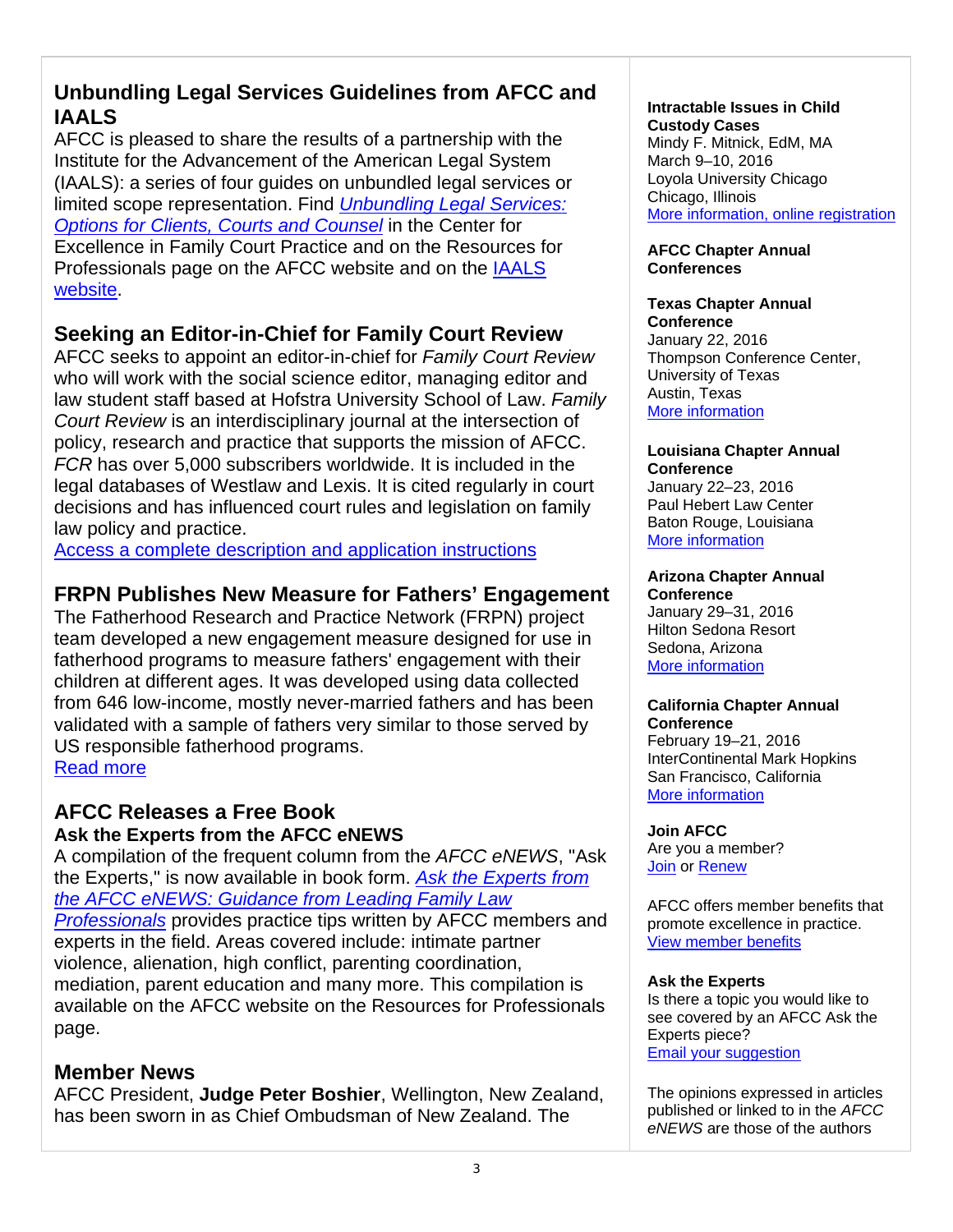Office of the Ombudsman is an independent entity answerable to Parliament, and the Chief Ombudsman heads the office. The role is one of governmental oversight, ensuring integrity and ministerial accountability. See a photo of Judge Boshier at the swearing in with Speaker of the New Zealand House of Parliament, Rt. Hon. David Carter, MP.

**Gabriela Misca, PhD**, of the University of Worcester in the United Kingdom, received a Fulbright-All Disciplines Scholar Award through which she will spend 10 months in Boston, Massachusetts, hosted by the Center of Excellence for Children, Families and the Law at the William James College (formerly Massachusetts School of Professional Psychology), collaborating with both practice agencies and research partners in identifying best practice in supporting military families and assessing their cultural transferability. **Robin M. Deutsch, PhD, ABPP**, is the center's director and is sponsoring the award.

**Hon. Dianna Gould-Saltman**, Compton, California, was awarded the 2015 Hall of Fame Award by the California Association of Certified Family Law Specialists. The award is bestowed on a family law specialist who has made significant contributions to the specialty and who exemplifies the highest ethical and legal standards of family law practice.

Family Mediation Center , co-founded by **Susan Hansen, JD**, Milwaukee, Wisconsin, has been recognized by the State Bar of Wisconsin as a Wisconsin Legal Innovator in 2015. This honor recognizes individuals and organizations that put new ideas to work to solve problems and improve the delivery of legal services to their clients and communities.

**Hon. Mark Juhas**, Los Angeles, California, was awarded the 2015 Outstanding Service to Family Law Award by the California Association of Certified Family Law Specialists, an independent nonprofit organization, composed of Certified Family Law Specialists in California, dedicated to promoting and preserving the practice of family law.

The third edition of *Essential Law for Social Work Practice in Canada*, has been published. **Michael Saini, MSW, PhD**, Toronto, Ontario, Canada, is one of the authors. The book is a comprehensive guide to Canadian law and legal processes and examines all of the major legal situations social workers may encounter: child abuse, family violence, adoption issues, health care, mental illness, and immigration status to ensure that students are well-versed in their own legal rights and obligations and know what to expect when testifying in court.

and do not necessarily reflect the positions of the Association of Family and Conciliation Courts.

Readers are welcomed and encouraged to forward this enewsletter to interested colleagues. Learn more or subscribe

**Editor:**  Erin Sommerfeld editor@afccnet.org







## **Unsubscribe**

AFCC 6525 Grand Teton Plaza Madison, WI 53719 608-664-3750 afcc@afccnet.org www.afccnet.org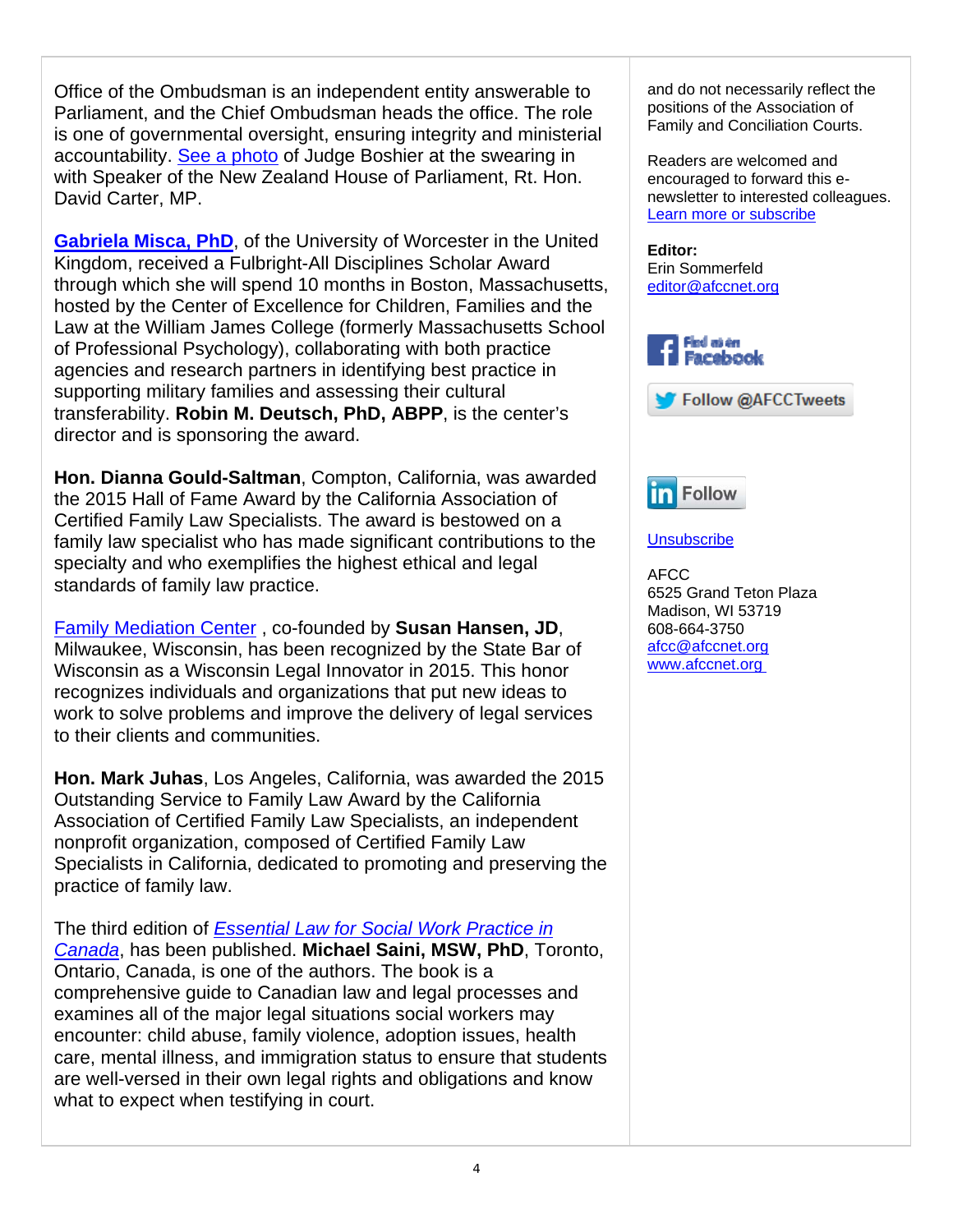# **Recognize an AFCC Colleague**

AFCC awards were created to acknowledge the many important contributions made by individuals and organizations to enhance the lives of children and parents involved in family courts. Your nominations will help recognize and bring attention to these accomplishments. Even if your nomination is not selected this year, the act of nominating a colleague helps to highlight the broad range of achievements in the field and helps to cultivate a culture where individuals and organizations are acknowledged for their contributions.

Nominations for the following AFCC awards, to be presented at the Annual Conference in Seattle, will be accepted online through March 15, 2016*:*

- **John E. VanDuzer Distinguished Service Award** recognizes outstanding contributions and/or achievements by AFCC members;
- **Stanley Cohen Research Award**, sponsored by the Oregon Family Institute, recognizes outstanding research and/or achievements in the field of family and divorce; and
- **Irwin Cantor Innovative Program Awar**d recognizes innovation in court-connected or court-related programs created by AFCC members.

Simple online nomination form, complete award descriptions and lists of past recipients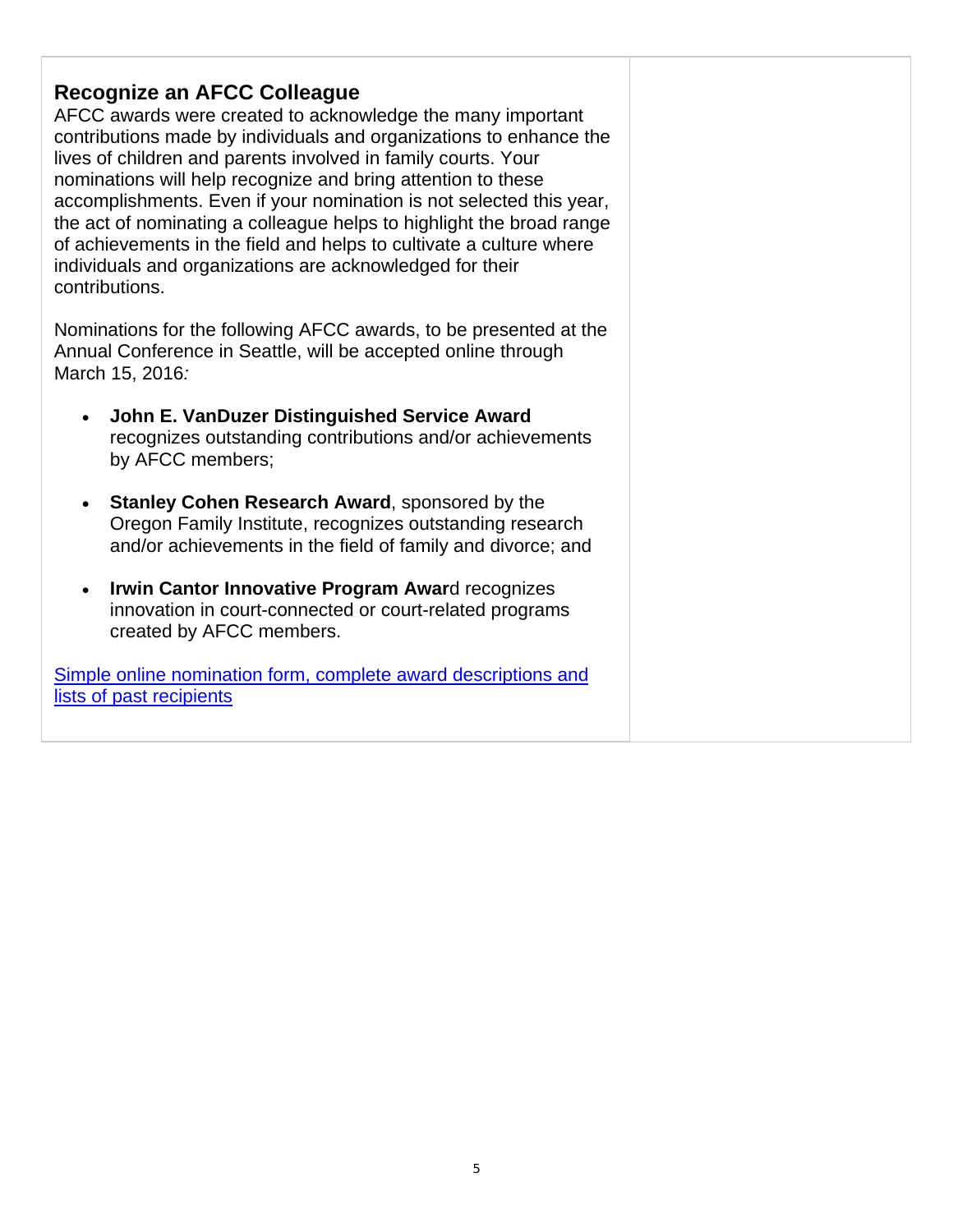

# **Season's Greetings from AFCC**

*Peter Salem, AFCC Executive Director*

Since the advent of the *AFCC eNEWS* in 2006, I have used this space to wish AFCC members season's greetings and a happy, healthy new year. This year I write with some trepidation, because in the US 2016 is a presidential election year, and there is not much happy or healthy about that. Politics should promote healthy debate on big ideas, but more recently seems to be a forum for fear-mongering, vitriol and deception. The only acceptable outcomes are absolutes; collaboration and compromise are not fashionable. Sadly, this trend plays out at times in the politics of family law within and between various advocates for social policy, whether by those invested in father's rights, domestic violence issues, the role of the court and community in providing access to justice, or ethical and practice considerations within a given area. And just as a paralyzed legislature fails its citizens, political infighting in our field provides no benefit to the children and families we aim to help.

AFCC is certainly not immune to the influence of politics, but I firmly believe that our leadership and members remain predisposed toward the collaboration and compromise that seem to have fallen out of vogue. This is evidenced most recently by the work of two groups of members in particular: (1) The task force that is developing the *Guidelines for Evaluators Examining the Effects of Intimate Partner Violence on Families*; and (2) the *AFCC Researchers' Roundtable*, a team of seven researchers who have jointly written two articles on scholar-advocacy that aim to help family law practitioners and policy makers understand and apply social science free of political motivation. The articles will be published in April's *Family Court Review*.

I have had the good fortune to observe both groups in action and they have much in common. Both include some of the foremost leaders in our field. There did not seem to be any egos or personal agendas at the outset, but if they existed they were checked at the door. Group members learned from one another, changed their thinking throughout the respective processes and reviewed and re-drafted many times over. Both projects took much longer and required far more (volunteered) time than anticipated. In fact, they are still not quite complete. In the end, AFCC members will have access to highly relevant, thoughtful and nuanced work that gives full consideration to the enormous range of ideas, information and perceptions that exist in our field. These projects are truly the result of the melding of great minds. Many will appreciate the work, and others will find fault. That will push the next conversation forward.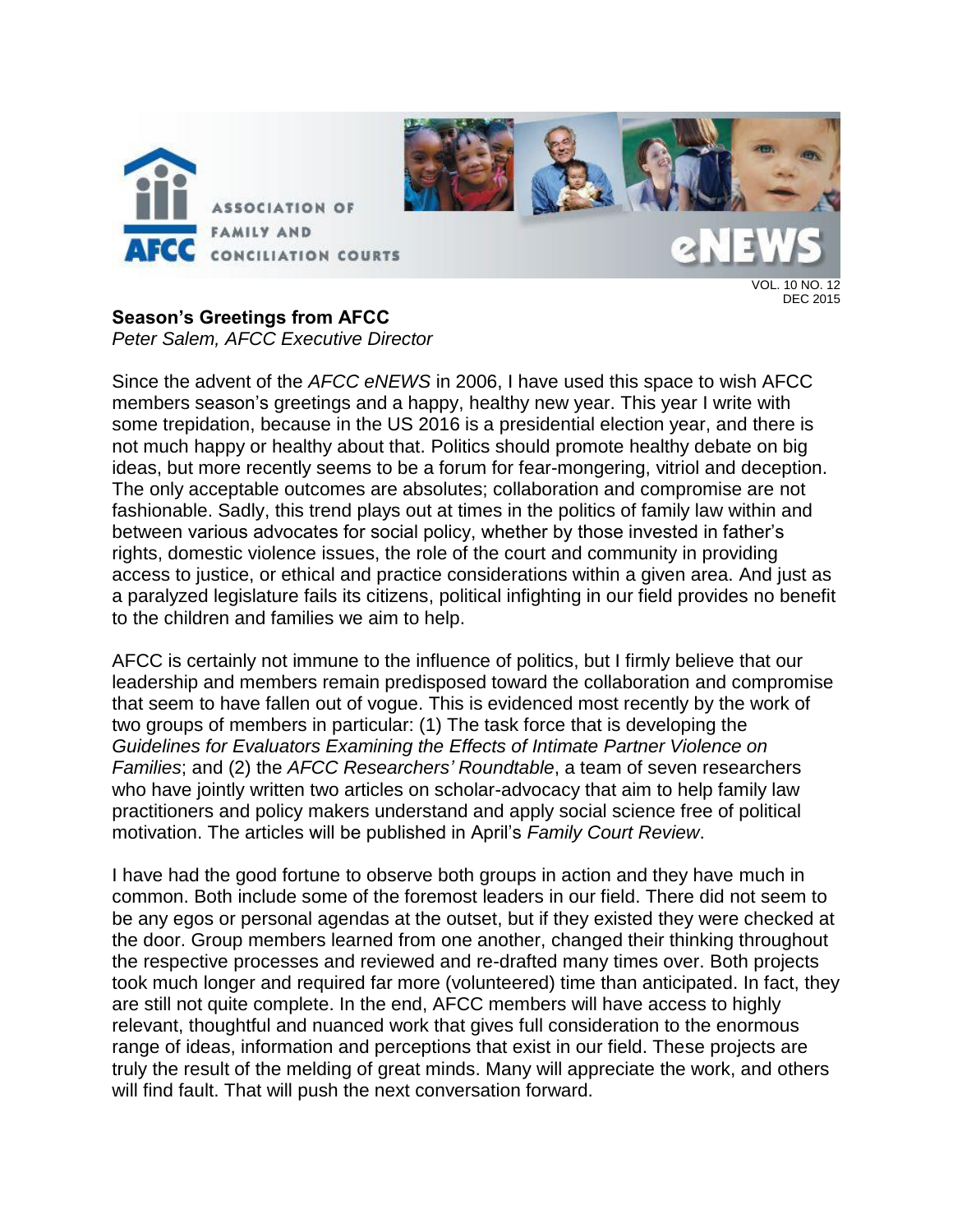In politics, simple solutions often have broad appeal, even though we know they can be dangerous. When it comes to families in conflict, simple solutions also bring risk. We know there are few absolutes. So we should applaud all of those who have crossed the aisle, considered differing perspectives and integrated their thinking. And while my trepidation about next year remains, I can look back to 2015 and identify many things for which I am profoundly grateful:

- The time, energy and effort of the people involved in the projects noted above and their embodiment of AFCC organizational values, in particular, collaboration and respect among professionals and disciplines, and learning through inquiry, discussion and debate;
- Those members who are engaged in AFCC endeavors, including task forces, conferences and committees, all of whom contribute enormously to our work;
- Every person responsible for AFCC chapters and the *Family Court Review,* both of which spread the AFCC message of collaboration worldwide;
- All of the organizations with whom AFCC partners and collaborates, for helping our members to learn from those with other perspectives;
- AFCC staff who manage the association in exquisite fashion and provide exceptional service to AFCC members; and
- An AFCC Board of Directors with bold vision and not only a willingness –but an insistence–that we stick our neck out and tackle the difficult questions on a regular and ongoing basis.

It is my belief and hope that all of this will continue in the coming new year, so that in spite of our political afflictions we might all enjoy a healthy and happy 2016.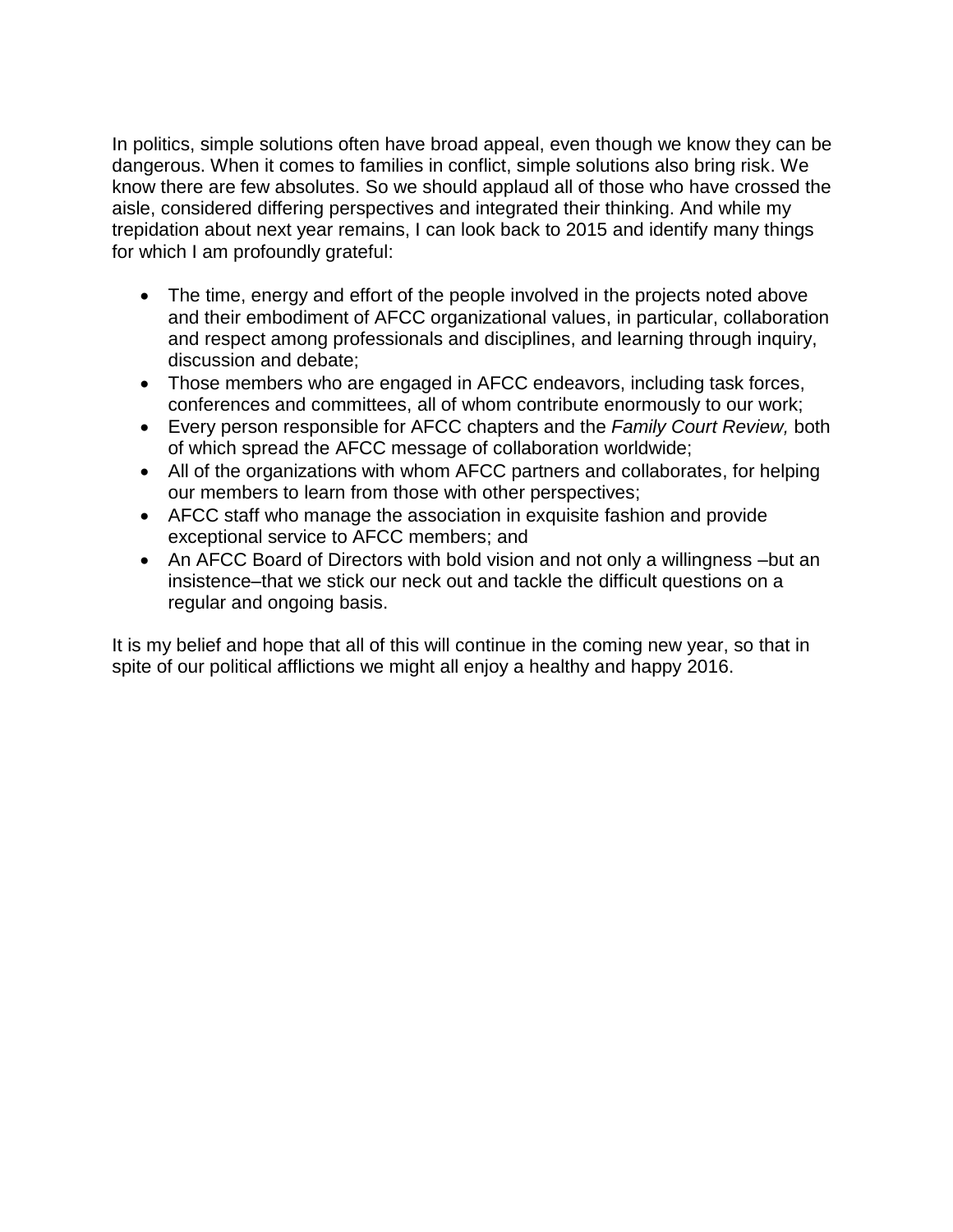

VOL. 10 NO. 12 DEC 2015

## **Minnesota Overhauls Best Interest Factors**

*Mindy F. Mitnick, EdM, MA, and Michael D. Dittberner, JD, Edina, Minnesota*

In 2012, the Minnesota House of Representatives passed a bill providing for a presumption of joint physical custody with equal parenting time. Although that bill did not pass the Minnesota Senate, the Minnesota Legislature ultimately passed a bill providing for a presumption of at least 35% parenting time. Governor Mark Dayton did not sign the bill, but instead called for the proponents and opponents to come together and collaborate on legislation. In his letter to the Speaker of the House, the Governor wrote, "Every marriage is different; therefore, each divorce has its own unique set of facts, conditions, and circumstances. Thus it is very difficult to codify one set of presumptions and preferences, which will apply to every family situation." In 2013, the Custody Dialogue Group was convened with representatives of the bench, bar, parents' groups, and legislators. They engaged a trained facilitator to help break the impasse that had existed for more than a decade. Using convergent facilitation to support collaborative decision-making, the group converted their arguments into shared principles and then began the hard work of crafting legislation. Agreeing that consensus would form the basis for the end product, the group worked over two years to propose family law changes upon which all agreed and which were subsequently passed by the legislature and enacted into law.

The group, with the help of Miki Kashtan of Bay Area Nonviolent Communication, developed a set of principles to guide their work, which included: (1) reduce family conflict; (2) focus on children's needs; (3) provide safety for all; (4) maintain confidence in the judicial system; and (5) recognize the diverse contexts in which children live. The initial phase resulted in some changes to statutes in 2014, such as the recognition that there is no presumption for or against joint physical custody except in the case of domestic violence, and providing that parenting time modifications should reflect a child's changing developmental needs. In late 2014, the group moved on to its second phase and invited custody evaluators to join the process.

The group agreed that in the revision of Minnesota's Best Interest Factors for custody determinations, which resembled those in many states, they would shift their focus from the rights of parents to the needs of children. A core principle incorporated into the new statute is: *"*The court shall consider that it is in the best interests of the child to promote the child's healthy growth and development through safe, stable, nurturing relationships between a child and both parents*."*

An additional guiding principle now included in the statute requires that *"*the court shall consider both parents as having the capacity to develop and sustain nurturing relationships with their children unless there are substantial reasons to believe otherwise. In assessing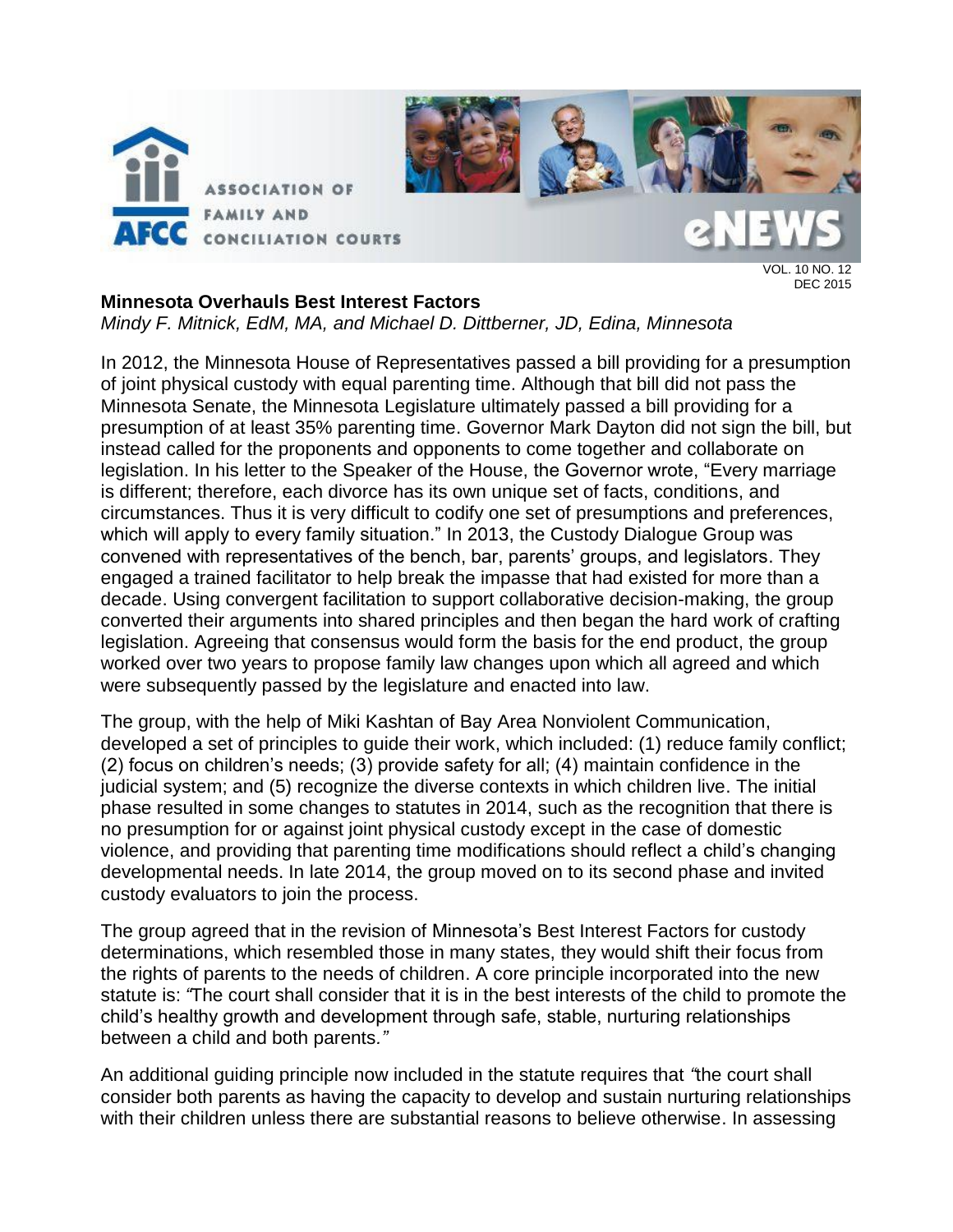whether parents are capable of sustaining nurturing relationships with their children, the court shall recognize that there are many ways parents can respond to a child's needs with sensitivity and provide the child love and guidance, and these may differ between parents and among cultures.*"* The Custody Dialogue Group sought explicit recognition of the greatly increased diversity in families since the first iteration of the best interest factors bill was passed many years ago.

The new statute, Minnesota Statutes, section 518.17 (2015), also explicitly states that a joint physical custody arrangement does not require an equal division of time.

The new factors are:

(1) a child's physical, emotional, cultural, spiritual, and other needs, and the effect of the proposed arrangements on the child's needs and development;

(2) any special medical, mental health, or educational needs that the child may have that may require special parenting arrangements or access to recommended services;

(3) the reasonable preference of the child, if the court deems the child to be of sufficient ability, age, and maturity to express an independent, reliable preference;

(4) whether domestic abuse, as defined in section 518B.01, has occurred in the parents' or either parent's household or relationship; the nature and context of the domestic abuse; and the implications of the domestic abuse for parenting and for the child's safety, wellbeing, and developmental needs;

(5) any physical, mental, or chemical health issue of a parent that affects the child's safety or developmental needs;

(6) the history and nature of each parent's participation in providing care for the child;

(7) the willingness and ability of each parent to provide ongoing care for the child; to meet the child's ongoing developmental, emotional, spiritual, and cultural needs; and to maintain consistency and follow through with parenting time;

(8) the effect on the child's well-being and development of changes to home, school, and community;

(9) the effect of the proposed arrangements on the ongoing relationships between the child and each parent, siblings, and other significant persons in the child's life;

(10) the benefit to the child in maximizing parenting time with both parents and the detriment to the child in limiting parenting time with either parent;

(11) except in cases in which domestic abuse as described in clause (4) has occurred, the disposition of each parent to support the child's relationship with the other parent and to encourage and permit frequent and continuing contact between the child and the other parent; and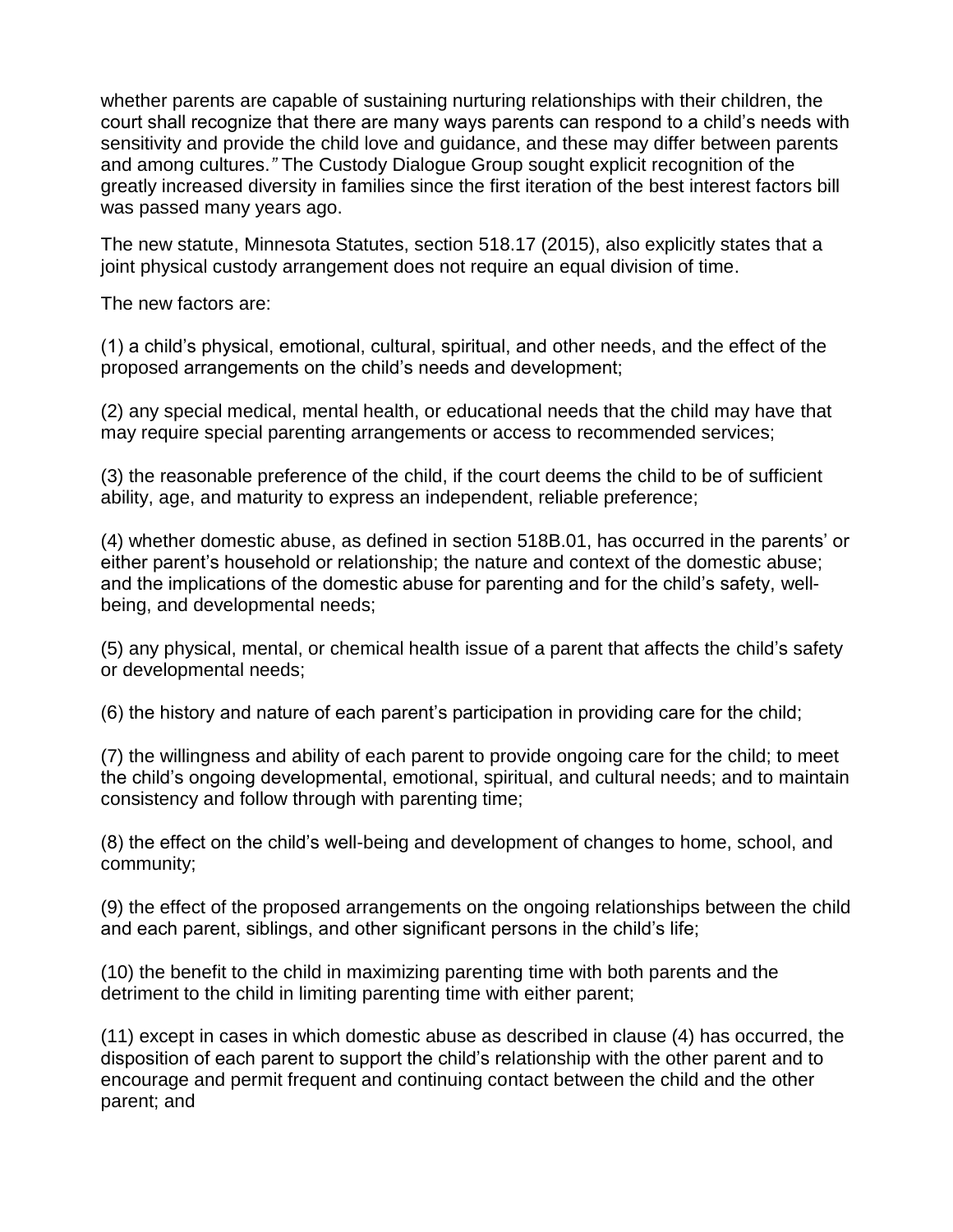(12) the willingness and ability of parents to cooperate in the rearing of their child; to maximize sharing information and minimize exposure of the child to parental conflict; and to utilize methods for resolving disputes regarding any major decision concerning the life of the child.

A number of concepts have been introduced for the first time:

- Elimination of a solely historical perspective regarding care for the child with added consideration of a prospective view of future parenting;
- A move away from a "who did more" model for understanding parents' roles in their child's life;
- Explicit consideration of children with special needs;
- A broader consideration of assessing the child's preference;
- A much more nuanced and complete analysis of domestic abuse and its impact on all family members;
- An analysis of the benefit and detriment of various time-sharing arrangements;
- An expanded consideration of the components of co-parenting that affect children.

Minnesota's 2015 overhaul of its best interest factors is a historic achievement that can serve as a model for policymakers and family law/child development professionals in other states. The new factors, which switch the focus from the battle between the parents to understanding the needs of the children, will be of great assistance to professionals and judicial officers in assessing what type of custody and parenting time arrangements will best suit the needs of children. The collaborative process allowed stakeholders with diverse perspectives to arrive at a solution which encourages parents and children to develop and maintain strong, loving and safe relationships.

Click here [\(https://www.flickr.com/photos/governordayton/sets/72157659953234518\)](https://www.flickr.com/photos/governordayton/sets/72157659953234518) to see photos of the bill signing. The authors of this article were present. In the group photo Mindy Mitnick is second from the left and Michael Dittberner is in the center behind Governor Mark Dayton.

Mindy F. Mitnick, EdM, a psychologist practicing in Minneapolis, specializes in complex custody and parenting coordination cases. She has trained professionals throughout the US and Canada on the use of expert witnesses in child abuse and divorce cases, effective interviewing techniques with children, and the impact of psychological trauma. She is currently serving her second term on the AFCC Board of Directors.

Michael D. Dittberner, JD, is a family attorney in private practice with the law firm of Linder, Dittberner, Bryant & Winter in Edina, Minnesota. He is the legislative chair of the Minnesota Chapter of the American Academy of Matrimonial Lawyers and has served on the AFCC Minnesota Chapter Board of Directors.

Learn more about this topic at the AFCC 53rd Annual Conference in Seattle. The authors will present a workshop, *Minnesota's New, Child-Focused Best Interest Factors,* Friday, June 3, 2016.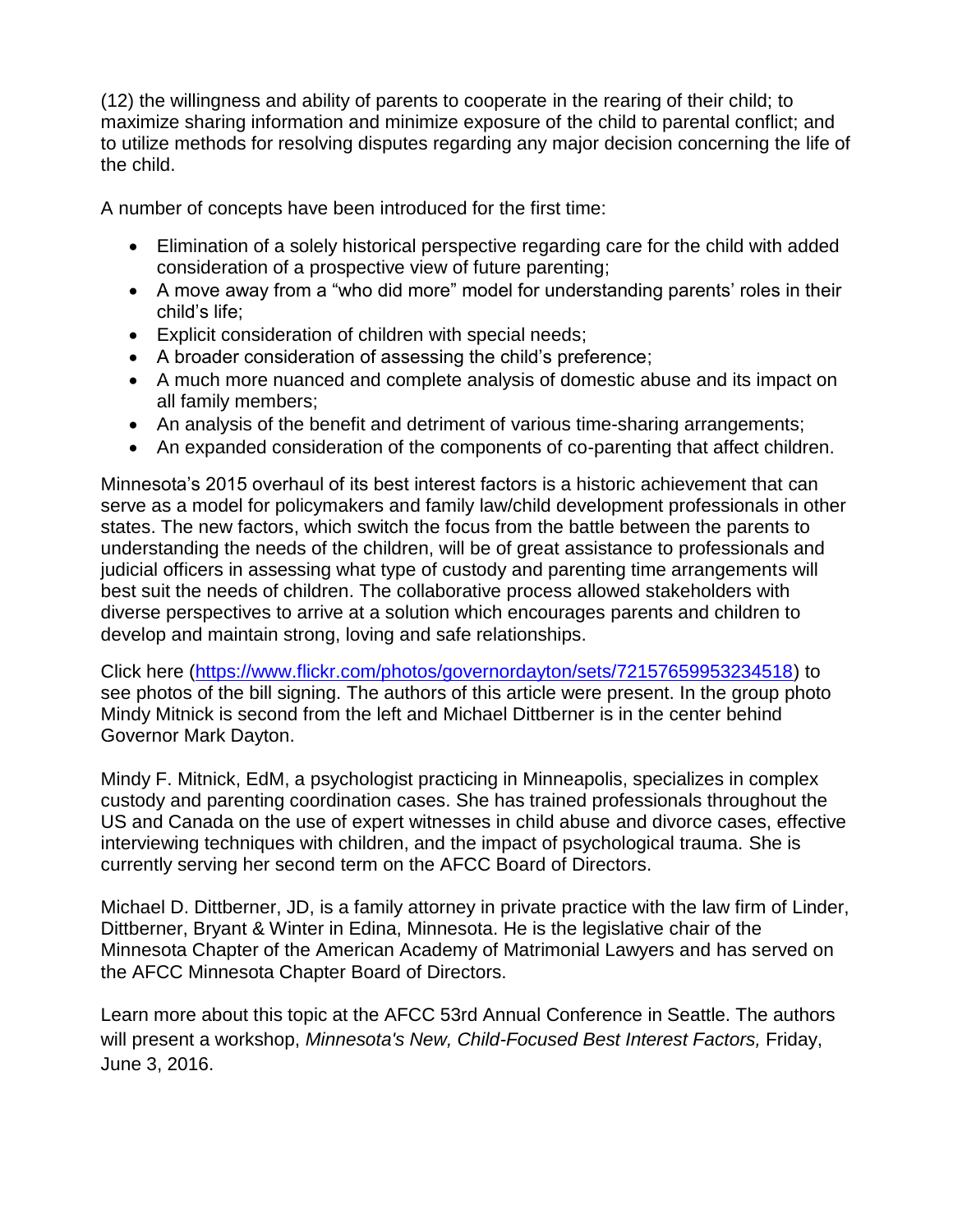

## **Scholarship Fund Contributors 2015-2016**

**Diamond (\$1,000–\$4,999)** Arizona Chapter of AFCC Mary Ferriter Peter Salem and Iris Shasha

### **Platinum (\$500–\$999)**

Annette Burns Dianna Gould-Saltman William Howe Emile Kruzick Kathleen McNamara Arnold Shienvold Robert Simon Robert Smith Philip and Ruth Stahl

### **Gold (\$250–\$499)**

Karen Adam Dolores Bomrad Kelly Browe Olson Samuel Ferrara Larry Fong Beth Harrington Marsha Pruett Arline Rotman Nancy Satenberg Hugh Starnes (ret.) Larry Swall

## **Silver (\$100–\$249)**

Michael Bradshaw Andrea Clark Yasmin Cogswell Spiegel patti cross Sid Davis Linda Fidnick Linda Fieldstone Susan Gallagher Lark Goodtracks Ilona Grenadier Leslye Hunter



An interdisciplinary and international association of professionals dedicated to improving the lives of children and families through the resolution of family conflict.

#### *Silver, continued*

Jan Keirsey In honor of Kathryn Kuehnle Thomas Trent Lewis In honor of Lorraine Martin Sharon Melloy Mindy Mitnick JenniferNeoh Daniel Pickar Sol Rappaport Allen Ryen Sherrie Kibler-Sanchez and Ernie Sanchez John Scialli Elizabeth Sharpe Marjorie Slabach Matthew Sullivan and Sherry Cassedy Arnold Swartz Leslie Todd Jeffrey Wittmann Zena Zumeta

#### **Bronze (\$50–\$99)**

Christopher Barrows Bruce Bishop Sue Bronson Megan Christopher Robin Cohen Rita Costrini-Norgal George Czutrin Bill Farley Gregory Firestone Norman Heller Karen Irvin Julie Jackson Rachael Kennedy Ann Leppanen Isolina Ricci Janice Rosa Jeannette Savoie Jeffrey Soilson Felicia Soleil